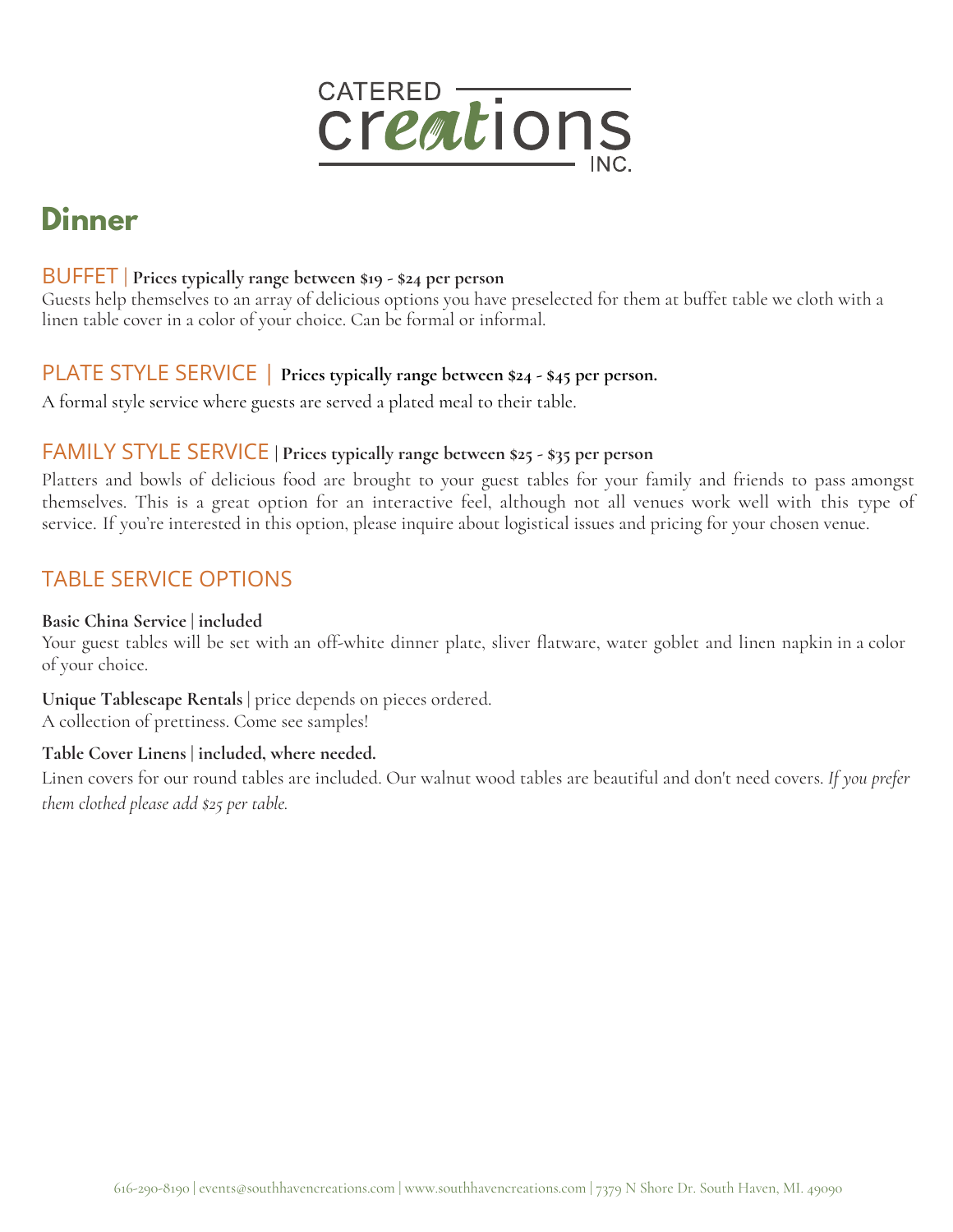

## POULTRY ENTREES

**Chicken Marsala** A chicken breast sautéed with mushrooms in a marsala wine sauce

**Zesty Lemon Chicken** A chicken breast (baked or grilled) and topped with a creamy, zesty lemon sauce

#### **Pappare Chicken**

A chicken breast (baked or grilled) and topped with sundried tomatoes and artichokes in a creamy garlic sauce

**Chicken Scampi** A chicken breast sautéed in a garlic wine butter sauce

**Herb Chicken** A chicken breast topped with spinach, pesto and mushrooms

**Southwest Cilantro Lime Chicken** A chicken breast seasoned, grilled and topped with a mango salsa

**Bruschetta Chicken** A chicken breast layered with diced tomatoes, mozzarella, seasoned bread crumbs and Italian herbs

#### **Honey Bird Chicken**

A tender chicken breast marinated and brushed with a cumin honey glaze. *A customer favorite!* 

**Ancho Chicken with Corn Relish**

A marinated chicken breast sprinkled with ancho spices

**BBQ Chicken** A marinated chicken breast brushed with our award-winning BBQ sauce

#### **Lemon Fennel Chicken**

A chicken breast marinated with lemon and herbs, topped with a lemon fennel salad

**Honey Dijon Chicken** A breaded chicken breast with a honey dijon mustard glaze

## VEGETARIAN & PASTA ENTREES

**Lasagna** A choice of spinach, bianco or marinara

**Spaghetti with Meat Sauce** Spaghetti with our own secret ingredient meat sauce

**Pasta Mediterraneo** Cavatappi noodles tossed with olive oil, garlic, Kalamata olives, artichokes and diced tomatoes

**Roasted Vegetable Pasta with Goat Cheese**

Seasonal Vegetables, Cavatappi noodles, goat cheese, fresh parsley and lemon juice

**Baked Mac and Cheese** Elbow noodles in a five-cheese sauce

#### **Marinated Portabella Mushrooms**

Portabellas marinated in an Italian seasoning, stuffed with quinoa and goat cheese filling

**Risotto** Please inquire about our available seasonal flavors

#### **Pasta alla Vodka**

Diced onion and tomatoes sautéed with butter or olive oil, tossed in vodka, heavy cream and fresh parsley

#### **Pumpkin Tortellini**

Cheese tortellini with a delicious pumpkin bechamel sauce, topped with goat cheese, craisins and pumpkin seeds

#### **Sweet Potato Cannelloni**

Pasta sheets filled with mashed sweet potato, topped with a béchamel sauce

**Lemon Basil Fennel Pasta**

Bowtie pasta in a lemon basil cream sauce tossed with fresh basil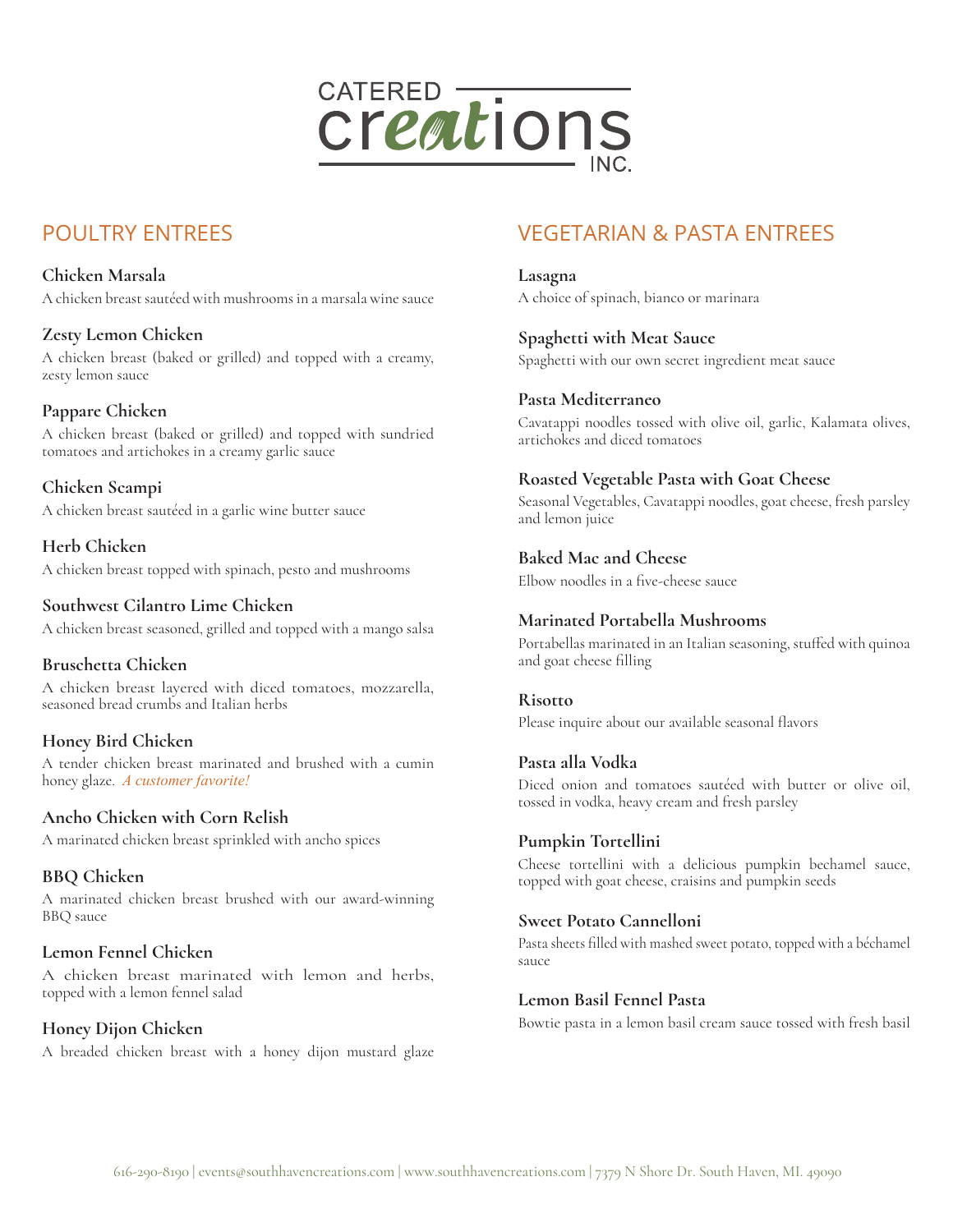

## FISH ENTREES

**Salmon | additional \$3.25 per person** Choice of citrus or maple glazed

**Tilapia** Served with lemons and tartar sauce

#### **Citrus Grilled Shrimp | additional \$3.25 per person**

Marinated in a blend of citrus juice and fresh herbs

#### **Emeril's Shrimp | additional \$3.25 per person**

A delicious combination of heat and sweet, grilled onsite, and served room temperature

#### **Crab Cakes | additional \$3.25 per person**

Lump crab meat mixed with diced pepper, green onion, corn, panko, mayonnaise and Old Bay. Served with a remoulade sauce

## PORK ENTREES

#### **Pork Tenderloin**

Served with cranberry, apple fennel or pineapple chutney. Please inquire about our available seasonal flavors.

**Polish Kielbasa** Kielbasa with peppers and onions

**BBQ Pork Ribs -** *Our award-winning BBQ ribs!*

**Honey Glazed Spiral Ham** Succulent ham basted in a honey glaze, slow-roasted and spiral cut

**Pork Pot Roast** Served with root vegetables

**Pulled Pork** Please inquire about our available seasonal flavor profiles/sauces

#### **Pig Roast**

Whole pig stuffed with kielbasa, peppers and onions. Pre-carved. Served with your choice of 3 sauces: plum, sweet/sour, honey mustard, house-made BBQ, or Jack Daniels BBQ

#### **Porchetta**

Pork loin rubbed in Italian herbs, olive oil and garlic, wrapped in fresh pork belly and then roasted to a crispy brown

## BEEF ENTREES

#### **Michigan Pot Roast | additional \$1.50 per person**

Tender red wine-braised beef slowly cooked with potatoes and carrots in a rich, flavorful gravy

**Beef Brisket | additional \$1.50 per person** Please inquire about our available seasonal flavor profiles/sauces

#### **Guinness Brisket | additional \$1.50 per person**

Brisket slowly cooked with our famous dry rub then sliced thin, topped with a mustard stout sauce

#### **Corned Beef with Cabbage**

Slow-roasted, tender corned beef with fresh steamed cabbage

**Beef Tenderloin Tips | additional \$1.50 per person** Beef tenderloin tips in a mushroom wine sauce

**Swiss Steak** Tender cube steak in a pan of gravy with sautéed peppers and onions

**Beef Stroganoff** Tender chunks of beef in a mushroom sauce served over a bed of egg noodles

**Meatballs** Choose from Asian, cranberry, BBQ, sweet and sour or Swedish

**Prime Rib of Beef | market price\*** Herb-crusted and slow-roasted. Served with au-jus and horseradish sauce

**Fabulous Beef Tenderloin | market price\*** Oven roasted with just two secret ingredients for a fabulous tenderloin

**Sizzler Steaks | market price\*** Marinated in our own secret recipe and grilled onsite

**Beef Short Ribs | market price\*** Please inquire about our available seasonal flavor profiles/sauces

*\* Please inquire about current market prices when placing an order*